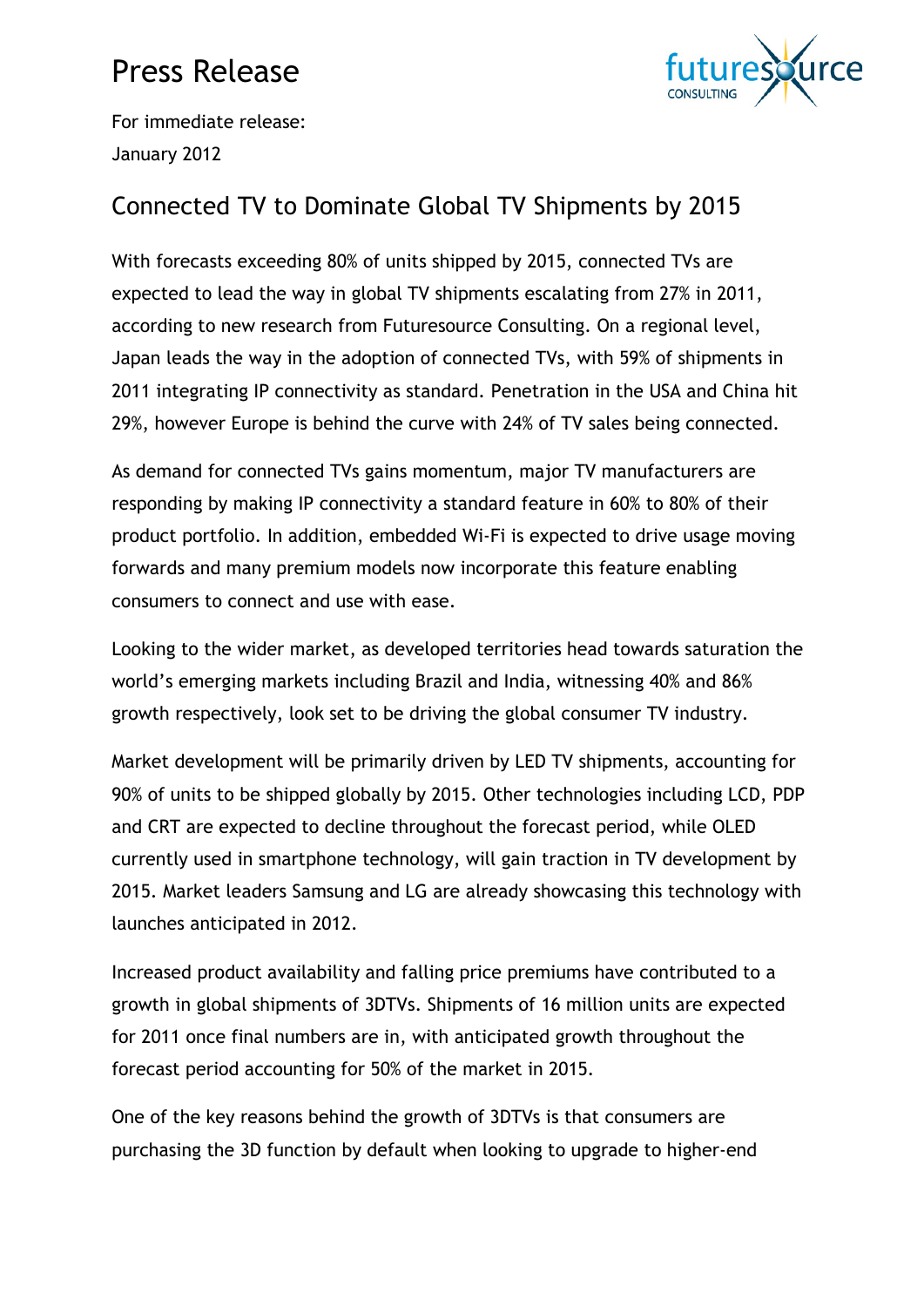## Press Release



models, mainly as they are unaware of the in-built 3D capability at the time of purchase.

#### **Notes**

The new TV Market Report from Futuresource Consulting provides an update for the global consumer TV market. It reviews key developments in the market up to 2011 and provides an outlook to 2015. It profiles key regions and countries and reviews the major developments in terms of product features and the competitive landscape.

The report consists of the following sections:

- Flat Panel TV Market Development by Region: Global
- Global Flat Panel TV Revenues Flattening as the Market Saturates
- TV Market Profile by Country
- TV Market Development by Technology: Global
- Flat Panel TV feature Development: Global
- Flat Panel TV Market Shipments by Vendor: Global
- Vendor Share of Flat Panel TV Shipments (Volume) by Country 2011

To find out more visit www.futuresource-consulting.com or contact Simon Bryant via simon.bryant@futuresource-hq.com.

Futuresource Consulting is a specialist research and knowledge-based consulting company, providing organisations with insight into consumer electronics, digital imaging, entertainment media, broadcast, storage media, education technology and IT. With a heritage stretching back to the 1980s, the company delivers indepth analysis and forecasts on a global scale, advising on strategic positioning, market trends, competitive forces and technological developments. www.futuresource-consulting.com.

#### **Authorised use of information**

All information provided by Futuresource in any form is proprietary information that belongs to Futuresource and is protected by UK and international copyright law. Except as outlined below, direct or indirect reproduction of information, in whole or in part and by any means, is prohibited without the express written consent of Futuresource.

Members of the press may use a press release in its entirety or take segments from it as necessary; they may also use a graph, a slide, or a section of a supplied research report less than fifty words long, provided all text is identified as